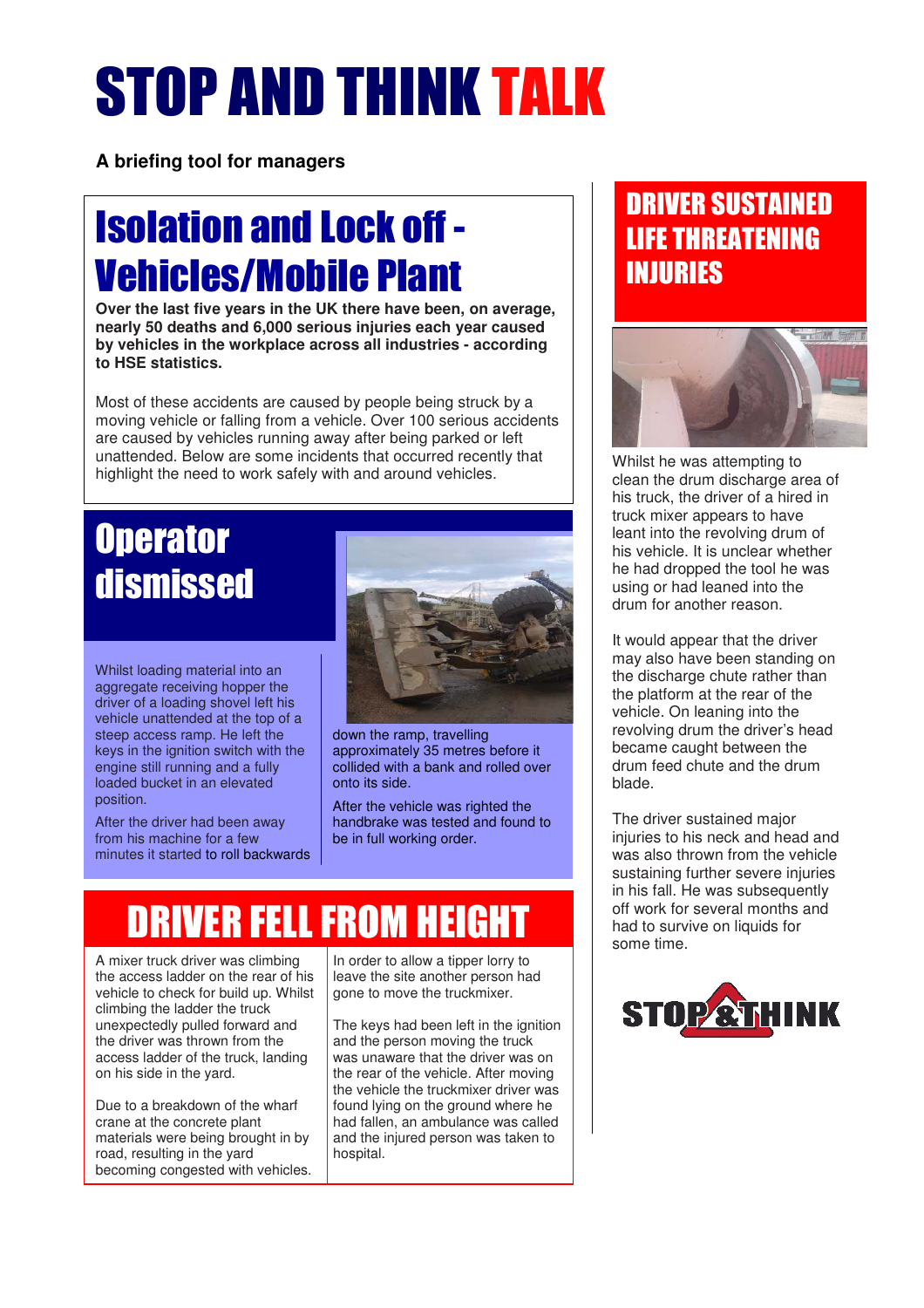# STOP AND THINK TALK

# Isolation and Lock off -Vehicles/Mobile Plant

## Preparation

This stop and think talk can be used individually or with a group of drivers. It could be delivered in the vicinity of a vehicle or mobile plant to enable wider discussion of other issues, taking care that the area is isolated from traffic and people can hear what you are saying. Participants should receive a copy of the talk for their CPD files as well as signing the training declaration.

# Introduction (After reading out the case studies)

In 2007 there were several incidents resulting in serious or potentially serious injuries as a result of a failure to isolate and lock off vehicles/mobile plant. Whilst each of these incidents had different factors involved they all had a common theme whereby individuals or groups of people did not follow safe working practices designed to protect them and others. Several years ago a mixer driver lost his life on a company site whilst carrying out a routine task, he failed to ensure his vehicle was secure and it rolled on top of him whilst he worked beneath it. These events highlight the need for drivers to ensure their vehicle/mobile plant is secured and switched off when leaving the cab and before commencing any maintenance activity around the vehicle.

## THE TALK

Use the Questions below to open the discussion under each heading and then go through the lists explaining in detail each hazard/control and what is expected.

### Hazards

#### **Question 1 – What are the hazards in working on or around vehicles?**

Being struck by vehicle

Falling from vehicle

Confined space (mixer drums) / restricted access (raised tipper bodies)

Entrapment in moving mechanical parts Electrical shock

## Controls - Training and competence

#### **Question 2 – How do we assess competence in drivers?**

Driving Licence Induction & refresher training Certification (NVQ etc) Driver Skills Cards / Safety Passports Approved drivers

### Isolation of vehicles

#### **Question 3 – How do we isolate a vehicle?**

Never leave keys in ignition whilst unattended Driver to keep keys at all times Always apply parking brakes Never leaving motors running unnecessarily

#### Maintenance activities on site

#### **Question 4 – What maintenance do you undertake? What SSOW apply?**

Work on vehicles whilst on company premises is normally restricted to:

Bulb changing

Daily checks

Authorisation is required from the local Manager before service staff attend any emergency or maintenance repair

Routine maintenance of road vehicles should be done at workshops and not on company sites.

### Providing safe means of access

#### **Question 5 – Where and why would you need a safe means of access?**

Use suitable platforms where provided

Where necessary and having received the correct training wear a harness

### Protective Equipment

#### **Question 6 – What protective equipment would you need?**

Helmet (Bump cap may be used in restricted areas where there is no risk of falling objects)

Laced up ankle boots

Hi visibility clothing

Safety glasses

Gloves for manual work

Hearing protection for work in noisy environments

#### **AND FINALLY . .** .

- 1. Clarify any points as required.
- 2. Ask if there are any other safety related issues that should be discussed.
- 3. Get everyone to sign the training declaration.
- 4. Thank everyone for their participation.

Cleaning and greasing